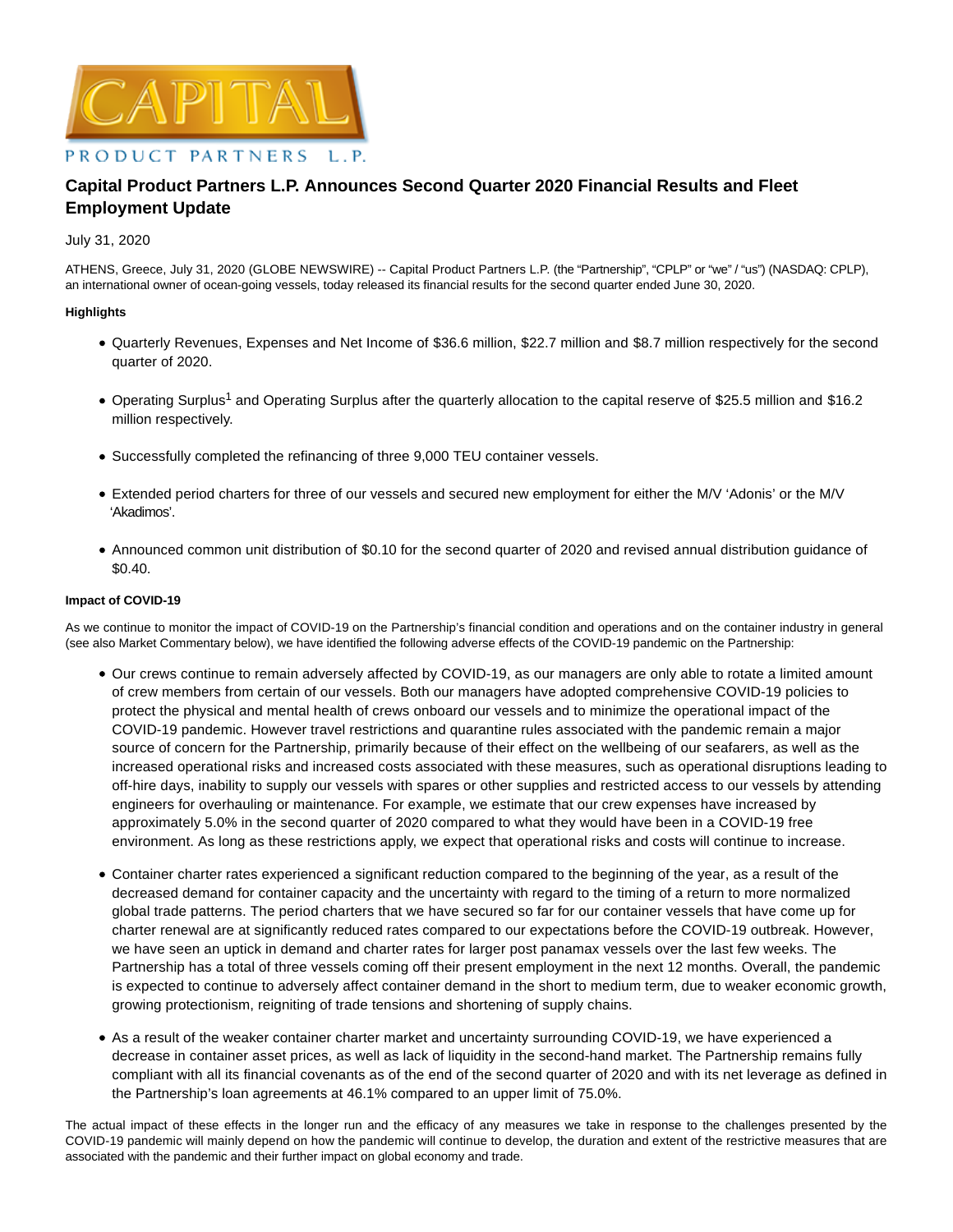#### **Management Commentary**

Mr. Jerry Kalogiratos, Chief Executive Officer of our General Partner, commented:

"The COVID-19 pandemic and its adverse impact on human life, economic activity and logistical chains is a unique and unprecedented event, with continuously and rapidly changing effects across a number of fronts including socioeconomic trends, trade patterns and the world economic outlook that remain very hard to assess at this point in time. In this environment, we continue to prioritize the health and safety of our crews, as well as our onshore employees by designing and implementing, together with our managers, comprehensive measures and policies with regard to COVID-19."

"The container charter market, as expected, has weakened significantly during the second quarter of 2020 with initial fixtures in May taking place at considerably reduced rates compared to our expectations at the beginning of the year. While we have since seen some improvement in the appetite of liners to charter larger post panamax container vessels at increased rates, the uncertainty around COVID-19 and renewed outbreaks in many different parts of the world, signal, in our opinion, increased volatility ahead for the world economy and uncertain prospects for our underlying markets and customers."

"In view of the substantially weaker container charter market compared to the beginning of the year and the associated reduced future cash flows, the downward pressure on asset values, and the dislocated MLP markets, which make it impossible for the Partnership to tap equity markets in an accretive manner to replace and grow its fleet, it is important to preserve liquidity. For those reasons, our Board has decided to reduce our common unit distribution to \$0.10 per quarter."

"We expect that the revised distribution will result in additional reserves of approximately \$19.0 million per year, which is expected to act as a strong buffer against any further adverse developments in our underlying markets and most importantly provide the Partnership with a war chest, together with its existing cash balances, to replenish and grow its asset base, once the uncertainty around the COVID-19 impact abates. To this effect, the Partnership is closely monitoring potential asset acquisitions so that it may avail itself of expansion opportunities in the right market conditions."

"The Partnership has a long history of returning capital to its unitholders through uninterrupted distributions to common unit holders since 2007, as well as through transactions such as that with Diamond S Shipping Inc. (NYSE: DSSI). The board believes that the revised distribution guidance will allow the Partnership more flexibility at this critical juncture to generate future value for its unitholders, while it continues to assess the capital allocation strategy of the Partnership."

## **Refinancing of Three 9,000 TEU Container Vessels**

On May 27, 2020, the Partnership concluded the previously announced refinancing with ICBC Financial Leasing Co., Ltd. ("ICBCFL") for the sale and lease back of three vessels previously mortgaged under our 2017 credit facility, namely the M/V 'Akadimos' (ex 'CMA CGM Amazon'), the M/V 'Adonis' (ex 'CMA CGM Uruguay') and the CMA CGM Magdalena, for a total amount of \$155.4 million. The repayment amount under the 2017 credit facility was \$116.5 million and as a result the refinancing generated an additional \$38.8 million of liquidity (before debt issuance costs) for the Partnership out of which \$7.9 million was placed at a pledged deposit with ICBCFL until M/V Akadimos secures employment of more than 12 months. If the M/V 'Akadimos' is deployed into the new 20-24 month charter that we have secured as described in the 'Fleet Employment Update', this amount will be released to the Partnership. The lease has a duration of seven years and includes mandatory purchase obligations for the Partnership to repurchase the vessels on expiration at the predetermined price of \$77.7 million in total and hence is accounted as a financing transaction. Total debt amortization after the partial refinancing under the ICBCFL lease and the 2017 credit facility will amount to \$27.4 million per year compared to \$30.8 million previously paid under the 2017 credit facility, while the lease bears a lower margin compared to the 2017 credit facility.

#### **Financial Summary**

As previously announced, the share-for-share transaction with DSS Holdings L.P. (the "DSS Transaction"), involving an aggregate repayment of debt in a principal amount of \$146.5 million, the full redemption and retirement of our Class B Convertible Preferred Units at par value and the spin-off of our 25 crude and product tankers (the "Tanker Business"), was completed on March 27, 2019. Accordingly, we present our financial results for comparative periods, on a continuing operations basis, except where reference is made to discontinued operations.

#### Overview of Second Quarter 2020 Results

Net income from continuing operations for the quarter ended June 30, 2020 was \$8.7 million, compared with net income from continuing operations of \$8.0 million for the second quarter of 2019. After taking into account the interest attributable to the general partner, net income from continuing operations per common unit for the quarter ended June 30, 2020 was \$0.46, compared to net income from continuing operations per common unit of \$0.44 for the second quarter of 2019.

Total revenue was \$36.6 million for the quarter ended June 30, 2020, compared to \$27.4 million during the second quarter of 2019. The increase in revenue was primarily attributable to the increase in the size of our fleet following the acquisition of three 10,000 TEU containers in January 2020 and the increase in the average charter rate earned by certain of our vessels. The increase in revenue was partly offset by the off-hire period incurred by M/V Akadimos, which underwent its special survey and M/V Archimidis, which completed its special survey and the installation of scrubber systems during the quarter.

Total expenses for the quarter ended June 30, 2020 were \$22.7 million, compared to \$15.3 million in the second quarter of 2019. Voyage expenses for the quarter ended June 30, 2020 increased to \$1.3 million, compared to \$0.6 million in the second quarter of 2019. Total vessel operating expenses during the second quarter of 2020 amounted to \$9.0 million, compared to \$6.5 million during the second quarter of 2019. The increase in operating expenses was mainly due to the increase in the size of our fleet following the acquisition of the three 10,000 TEU container vessels in January 2020 and the completion of the special surveys of M/V Akadimos and M/V Archimidis during the second quarter of 2020. Total expenses for the second quarter of 2020 also include vessel depreciation and amortization of \$10.5 million, compared to \$7.2 million in the second quarter of 2019. The increase in depreciation and amortization during the second quarter of 2020 was mainly attributable to the increase in the size of our fleet, the completion of the special surveys in eight of our vessels and the installation of scrubber systems in seven of our vessels during the second half of 2019 and the first half of 2020. General and administrative expenses for the second quarter of 2020 amounted to \$1.8 million as compared to \$1.0 million in the second quarter of 2019. The increase is mainly attributable to non-cash items associated with the equity incentive plan adopted in the third quarter of 2019.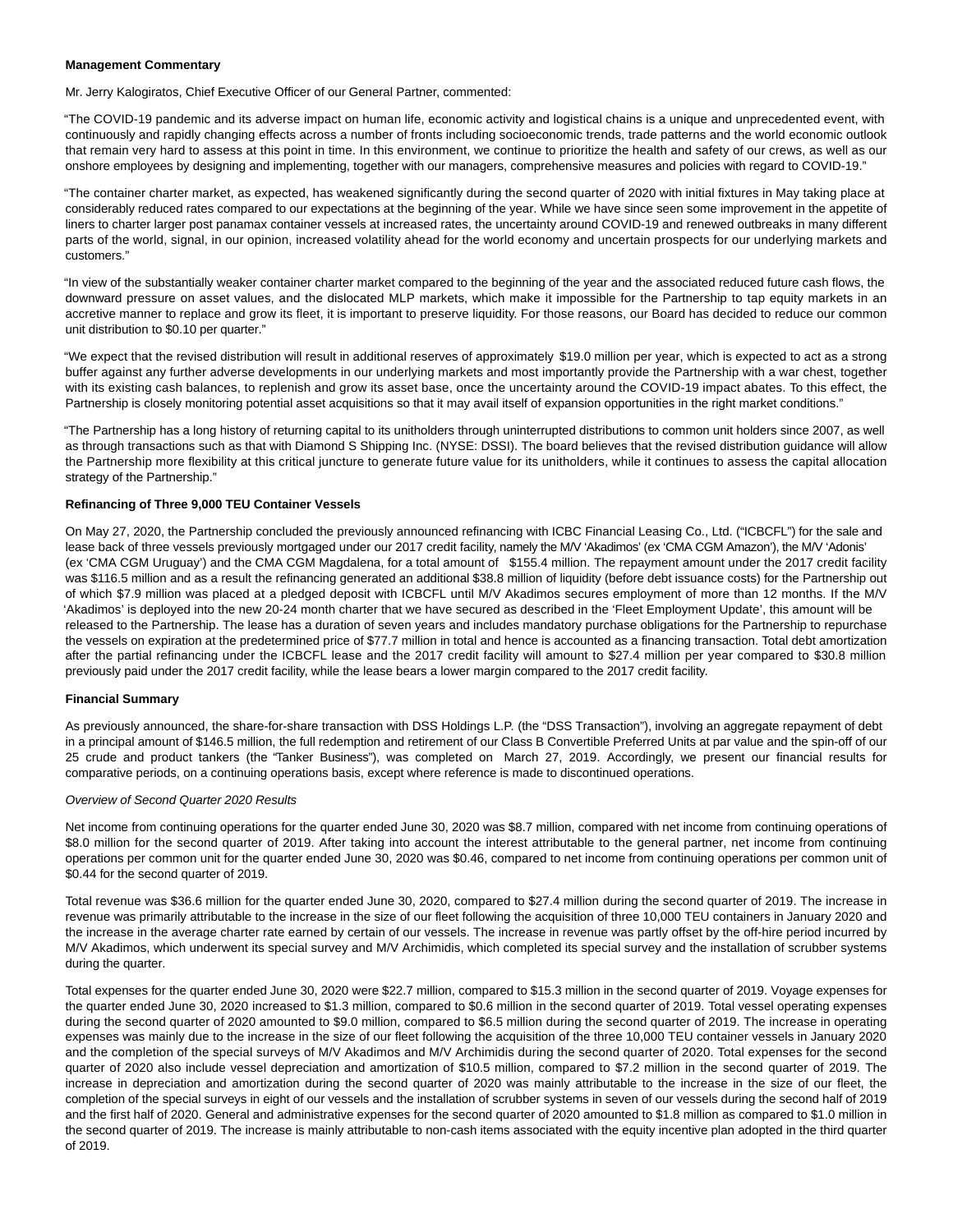Total other expense, net for the quarter ended June 30, 2020 was \$5.3 million compared to \$4.1 million for the second quarter of 2019. Total other expense, net includes interest expense and finance costs of \$5.2 million for the second quarter of 2020, as compared to \$4.4 million in the second quarter of 2019. The increase in interest expense and finance costs was mainly attributable to the write-off of \$1.4 million of deferred loan issuance costs associated with the ICBCFL refinancing partly offset by the decrease in the LIBOR weighted average interest rate compared to the second quarter of 2019.

## **Capitalization of the Partnership**

As of June 30, 2020, total cash amounted to \$54.1 million. Total cash includes restricted cash of \$14.9 million in total representing the \$7.0 million minimum liquidity requirement under our financing arrangements and the \$7.9 million pledged to ICBCFL to be released upon securing employment for a period of 12 months or longer for M/V 'Akadimos'.

As of June 30, 2020, total partners' capital amounted to \$409.8 million, an increase of \$3.1 million compared to \$406.7 million as of December 31, 2019. The increase reflects net income for the six months ended June 30, 2020 and the amortization associated with the equity incentive plan, partly offset by distributions declared and paid during the first half of 2020 in the total amount of \$13.3 million.

As of June 30, 2020, the Partnership's total debt was \$398.3 million, reflecting an increase of \$135.9 million compared to \$262.4 million as of December 31, 2019. The increase is attributable to the term loan entered into with Hamburg Commercial Bank A.G., the sale and lease back transaction entered into with CMB Financial Leasing Co., Ltd in connection with the acquisition of three 10,000 TEU containers in January 2020 and the refinancing of three 9,000 TEU Container vessels which was completed in May 2020, partially offset by scheduled principal payments during the period.

## **Operating Surplus**

Operating surplus from continuing operations for the quarter ended June 30, 2020 amounted to \$25.5 million, compared to \$21.1 million for the previous quarter ended March 31, 2020 and \$16.9 million for the second quarter of 2019. For the second quarter of 2020, we allocated \$9.3 million to the capital reserve compared to \$10.2 million in the previous quarter ended March 31, 2020 reflecting the decrease in debt amortization costs as a result of the refinancing of three 9,000 TEU container vessels. Operating surplus for the quarter ended June 30, 2020, after the quarterly allocation to the capital reserve was \$16.2 million. Operating surplus is a non-GAAP financial measure used by certain investors to measure the financial performance of the Partnership and other master limited partnerships. Please refer to Appendix A at the end of the press release for a reconciliation of this non-GAAP measure with net income.

#### **Fleet Employment Update**

We have secured employment in the Partnership's option for either the M/V 'Akadimos' or the M/V 'Adonis' (both about 115,600 mt dwt / 9,288 TEU, Eco-Flex, Wide Beam Containership built 2015, Daewoo-Mangalia Heavy Industries S.Α.) with a top 10 liner operator in terms of capacity for a period of 20 to 24 months at an escalating rate, which is expected to average approximately \$29,800 per day over the firm period. The charter is scheduled to commence in late September 2020. The charterer has the option to extend the time charter of the nominated vessel by 6 months (+/- 30 days) at \$35,000 gross per day.

During the quarter the Partnership also agreed to extend, with effect from June 5, 2020, the time charters for the vessels M/V 'Athos', the M/V 'Aristomenis' and the M/V 'Athenian' for two additional years by reducing the time charter rate earned for each vessel by \$1,050 per day. The vessels earn a daily rate of \$25,950 per day (compared to \$27,000 per day previously earned), increasing to \$26,950 per day (compared to \$28,000 per day prior to the agreement to extend), for the M/V Aristomenis from October 2020, and from July 2021 onwards for the M/V Athos and the M/V Athenian. The time charters will expire at the earliest in April 2026 and include two one-year options at \$31,450 and \$32,450 gross per day, respectively.

Furthermore, the M/V 'Akadimos' secured short time charter employment with a liner operator for a period of about 80 days. The new charter commenced in early July 2020 after the vessel passed its scheduled special survey.As a result, the Partnership's charter coverage for the remainder of 2020 and for 2021 has increased to 89% and 80%, respectively while the remaining charter duration amounts to 4.8 years.

#### **Quarterly Common Unit Cash Distribution**

On July 31, 2020, the Board of Directors of the Partnership (the "Board") declared a cash distribution of \$0.10 per common unit for the second quarter of 2020 payable on August 14, 2020 to common unit holders of record on August 9, 2020.

#### **Market Commentary**

Overall the COVID-19 pandemic and its impact on container shipping continues to be assessed. On the one hand, analysts now expect a reduction of 7.2% in terms of demand for container vessels for 2020 compared to an initial estimate of a reduction well in excess of 10.0%, but on the other hand the expected growth rebound for 2021 has also been reduced from 9.3% to 6.8%. The recent sporadic outbreaks of COVID-19 across the globe as nations endeavor to reopen their economies, as well as concerns about growing protectionism, reigniting of trade tensions and shortening of supply chains can lead to further downward revisions in the outlook for next year.

During the second quarter of 2020, in view of their negative expectations for 2020, container operators ventured into stringent capacity management with blanked sailings and redelivery of vessels where possible, which actually resulted in an increase in average box rates, as this also coincided with a significant reduction in the operators' fuel costs. The present downturn has hit charter owners harder than in previous crisis periods, as this time round most operators had a larger share of their charters on short term employment and could therefore redeliver vessels once demand collapsed, often leaving the vessels without employment.

Whereas vessels around and below panamax size continue to struggle to achieve charter rates above OPEX, demand for post panamax tonnage has picked up and as a result we have seen upward pressure in charter rates, albeit still at substantially reduced levels compared to the beginning of the year.

Currently, the idle container fleet is estimated at 8.3% compared to a peak of 11.0% in May and 1.5% at the end of the second quarter last year. This includes 1.5% of the fleet that is currently undergoing scrubber retrofits.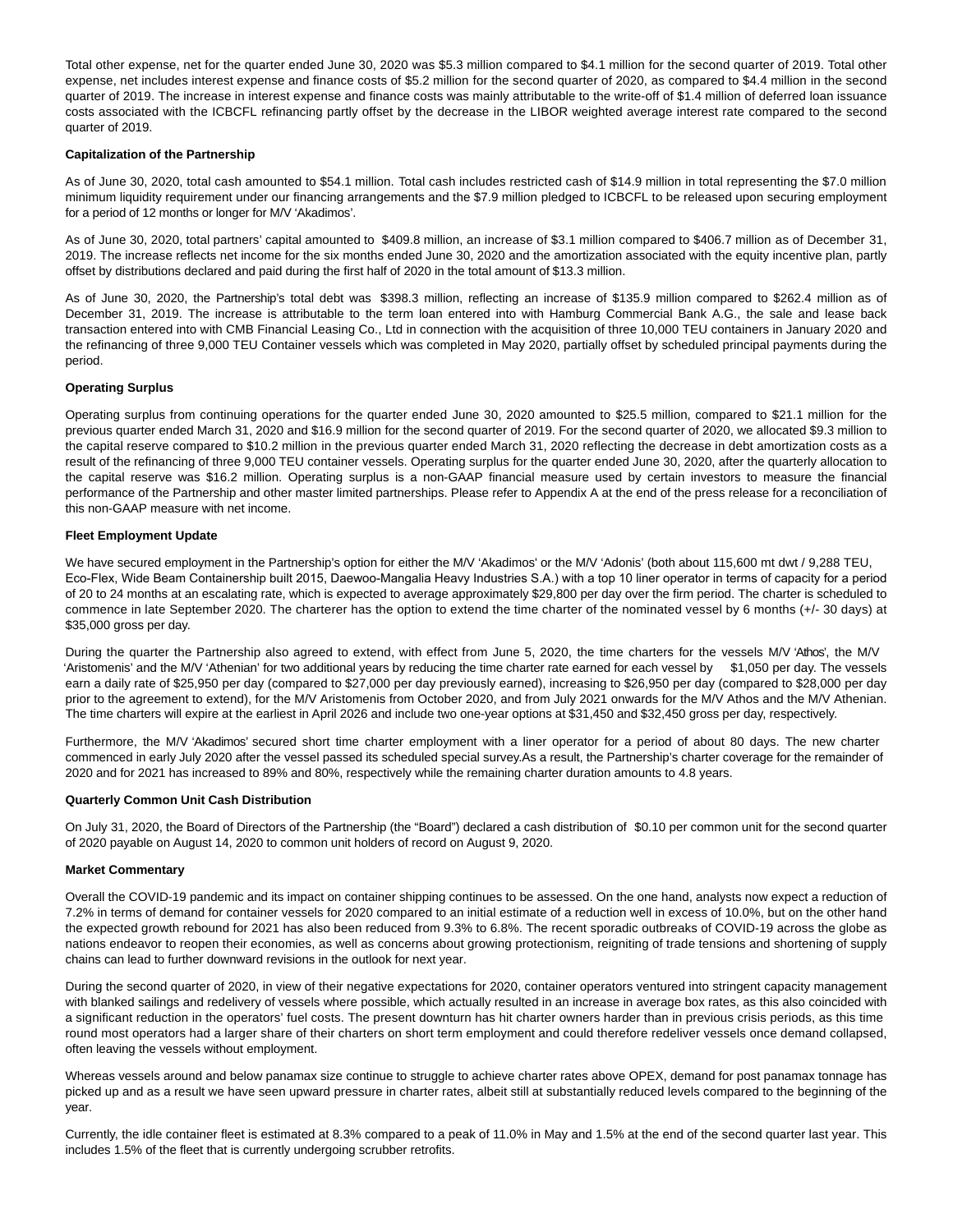The container orderbook is estimated to be at historical lows and now stands at 9.1% of the total worldwide container fleet. At present, slippage including cancellations of newbuilding container vessels is estimated to have reached 40%. Supply growth for 2020 has, thus, been revised downward to 1.3% from 3.1% at the beginning of the year. Container demolition YTD stands at 58 units and 150,000 TEU. Demolition yards in India, Pakistan and Bangladesh have partially resumed operations but vessel demolition remains slow, mainly because of restrictions on repatriating crews.

## **Conference Call and Webcast**

Today, July 31, 2020, the Partnership will host an interactive conference call at 9:00 am Eastern Time to discuss the financial results.

## **Conference Call Details**

Participants should dial into the call 10 minutes before the scheduled time using the following numbers: 1 877 553-9962 (U.S. Toll Free Dial In), 0(808) 238 0669 (UK Toll Free Dial In) or +44 (0)2071 928592 (Standard International Dial In). Please quote "Capital Product Partners."

A replay of the conference call will be available until August 7, 2020 by dialing 1 866 331-1332 (U.S. Toll Free Dial In), 0(808) 238-0667 (UK Toll Free Dial In) or +44 (0)3333 009785 (Standard International Dial In). Access Code: 69648481#

## **Slides and Audio Webcast**

There will also be a simultaneous live webcast over the Internet, through the Capital Product Partners website[, www.capitalpplp.com.](http://www.capitalpplp.com/) Participants to the live webcast should register on the website approximately 10 minutes prior to the start of the webcast.

**About Capital Product Partners L.P.** Capital Product Partners L.P. (NASDAQ: CPLP), a Marshall Islands master limited partnership, is an international owner of ocean-going vessels. CPLP currently owns 14 vessels, including thirteen Neo-Panamax container vessels and one Capesize bulk carrier.

For more information about the Partnership, please visit: [www.capitalpplp.com.](https://www.globenewswire.com/Tracker?data=Z4UoehXDDXqxWMczYfsuNrYUC0ol74upv-41exPmey0MDWznAaasgBI5pv1Na2hmW6hgfMdnwNA2VVrTy_1zjFJsxndwK4pnHXRRTUiOA7Q=)

## **Forward-Looking Statements**

The statements in this press release that are not historical facts, including, among other things, the expected financial performance of CPLP's business, CPLP's ability to pursue growth opportunities, CPLP's expectations or objectives regarding future distributions, market and charter rate expectations, and, in particular, the effects of COVID-19 on financial condition and operations of CPLP and the container industry in general, are forward-looking statements (as such term is defined in Section 21E of the Securities Exchange Act of 1934, as amended). These forward-looking statements involve risks and uncertainties that could cause the stated or forecasted results to be materially different from those anticipated. For a discussion of factors that could materially affect the outcome of forward-looking statements and other risks and uncertainties, see "Risk Factors" in CPLP's annual report filed with the SEC on Form 20-F. Unless required by law, CPLP expressly disclaims any obligation to update or revise any of these forward-looking statements, whether because of future events, new information, a change in its views or expectations, to conform them to actual results or otherwise. CPLP does not assume any responsibility for the accuracy and completeness of the forward-looking statements. You are cautioned not to place undue reliance on forward-looking statements.

CPLP-F Contact Details:

#### **Capital GP L.L.C.**

Jerry Kalogiratos CEO Tel. +30 (210) 4584 950 E-mail: [j.kalogiratos@capitalpplp.com](https://www.globenewswire.com/Tracker?data=bOjU054CB1sU5gBWTsIQ0-nCF4S_RTVRgYJUmNknrdMNNhoVT13TeFW9hQhg_9M3nW4ibMQEeqaQCSBSZhZpm7NR5pruO7NqvdIlHyrNwjG4YQBsWQaOaOQLkBeuHzGm)

**Capital GP L.L.C.** Nikos Kalapotharakos CFO Tel. +30 (210) 4584 950 E-mail: [n.kalapotharakos@capitalmaritime.com](https://www.globenewswire.com/Tracker?data=OvgqqJpJNulrAaKh4wjxngquEsb8tf3xPR_2E7W_PLqVfoIlUx4wHHqr0tiM5FFbyU4lheQ1llX1Snxvce_KYic1WQeiucKLg95uH5D4pVUQAYflY8o9SOM2Qd-VoVrzqmGsHc7aLdMuDymZpexgKA==)

**Investor Relations / Media** Nicolas Bornozis Capital Link, Inc. (New York) Tel. +1-212-661-7566 E-mail: [cplp@capitallink.com](https://www.globenewswire.com/Tracker?data=xQm7XLQ3ufrTu8OIWQUT5vKK8c5ImL0CoBdKftlXf9kJj7nysv5cSm0v-At_RZ-_prOpBxANNuBezrvLXGsT6syrb8u3xnqzsWDcpYY46Bg=) Source: Capital Product Partners L.P.

 $1$  Operating surplus is a non-GAAP financial measure used by certain investors to measure the financial performance of the Partnership and other master limited partnerships. Please refer to Appendix A at the end of the press release for a reconciliation of this non-GAAP measure with net income.

**Capital Product Partners L.P. Unaudited Condensed Consolidated Statements of Comprehensive Income / (Loss) (In thousands of United States Dollars, except for number of units and earnings per unit)**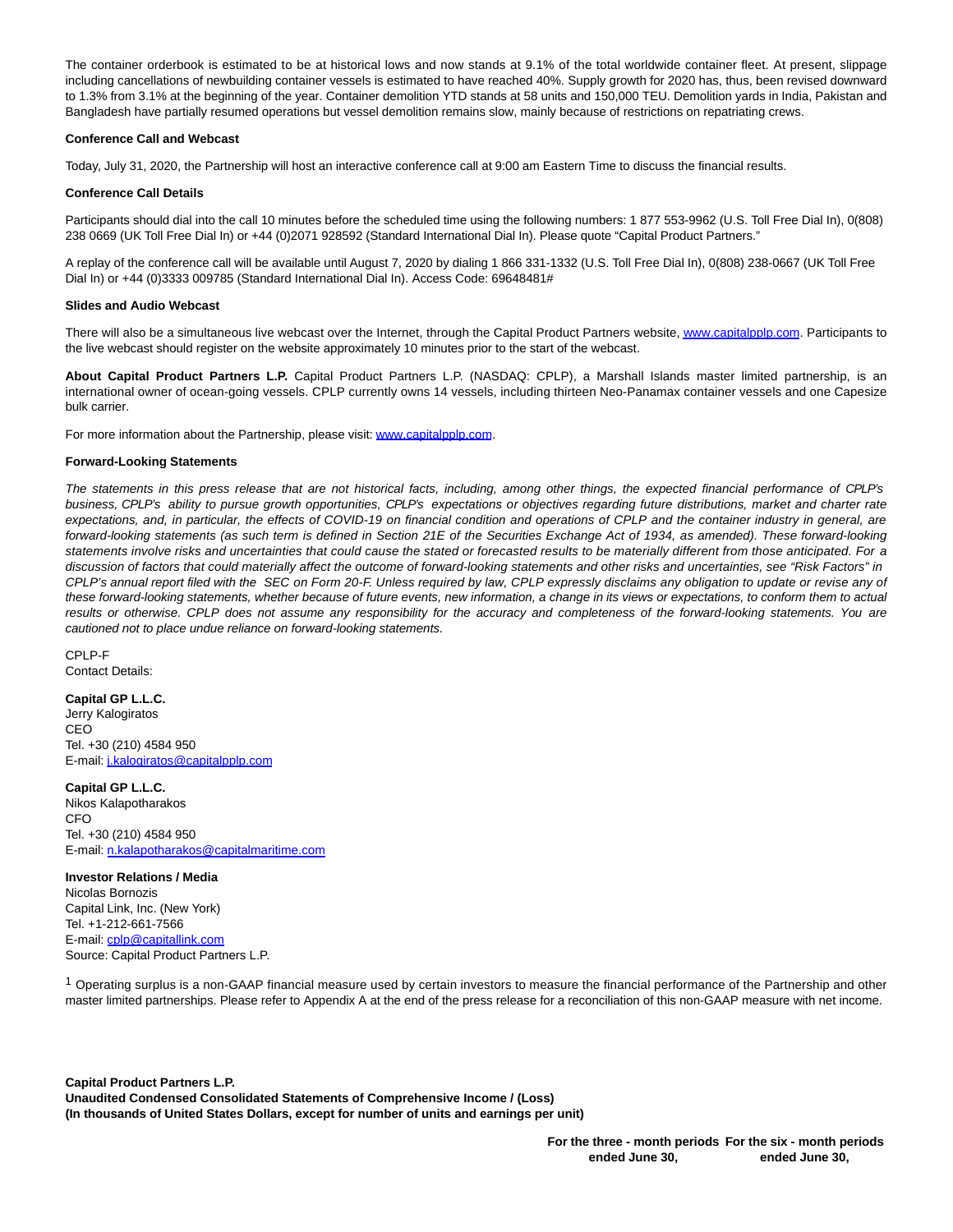|                                                                                         | 2020       | 2019       | 2020       | 2019       |
|-----------------------------------------------------------------------------------------|------------|------------|------------|------------|
| Revenues                                                                                | 36,570     | 27,417     | 70,257     | 54,234     |
| <b>Total revenues</b>                                                                   | 36,570     | 27,417     | 70,257     | 54,234     |
| <b>Expenses:</b>                                                                        |            |            |            |            |
| Voyage expenses                                                                         | 1,317      | 592        | 2,519      | 1,126      |
| Vessel operating expenses                                                               | 7,794      | 5,481      | 16,523     | 11,139     |
| Vessel operating expenses - related parties                                             | 1,253      | 971        | 2,441      | 1,928      |
| General and administrative expenses                                                     | 1,818      | 980        | 3,607      | 1,987      |
| Vessel depreciation and amortization                                                    | 10,471     | 7,239      | 20,102     | 14,475     |
| <b>Operating income</b>                                                                 | 13,917     | 12,154     | 25,065     | 23,579     |
| Other income / (expense), net:                                                          |            |            |            |            |
| Interest expense and finance cost                                                       | (5, 175)   | (4, 420)   | (9,847)    | (9,034)    |
| Other (expense) / income                                                                | (86)       | 301        | 112        | 720        |
| Total other expense, net                                                                | (5,261)    | (4, 119)   | (9,735)    | (8,314)    |
| Partnership's net income from continuing operations                                     | 8,656      | 8,035      | 15,330     | 15,265     |
| Preferred unit holders' interest in Partnership's net income from continuing operations |            |            |            | 2,652      |
| Deemed dividend to preferred unit holders'                                              |            |            |            | 9,119      |
| General Partner's interest in Partnership's net income from continuing operations       | 159        | 152        | 282        | 66         |
| Common unit holders' interest in Partnership's net income from continuing operations    | 8,497      | 7,883      | 15,048     | 3,428      |
| Partnership's net loss from discontinued operations                                     |            | (203)      |            | (146, 738) |
| Partnership's net income / (loss)                                                       | 8,656      | 7,832      | 15,330     | (131, 473) |
| Net income from continuing operations per:                                              |            |            |            |            |
| Common unit, basic and diluted                                                          | 0.46       | 0.44       | 0.81       | 0.19       |
| Weighted-average units outstanding:                                                     |            |            |            |            |
| Common units, basic and diluted                                                         | 18,194,142 | 18,178,100 | 18,194,142 | 18,178,100 |
| Net loss from discontinued operations per:                                              |            |            |            |            |
| Common unit, basic and diluted                                                          |            | (0.01)     |            | (7.92)     |
| Weighted-average units outstanding:                                                     |            |            |            |            |
| Common units, basic and diluted                                                         | 18,194,142 | 18,178,100 | 18,194,142 | 18,178,100 |
| Net income / (loss) from operations per:                                                |            |            |            |            |
| Common unit, basic and diluted                                                          | 0.46       | 0.43       | 0.81       | (7.73)     |
| Weighted-average units outstanding:                                                     |            |            |            |            |
| Common units, basic and diluted                                                         | 18,194,142 | 18,178,100 | 18,194,142 | 18,178,100 |

## **Capital Product Partners L.P. Unaudited Condensed Consolidated Balance Sheets (In thousands of United States Dollars)**

| <b>Assets</b>                  |                     |                |
|--------------------------------|---------------------|----------------|
| <b>Current assets</b>          | As of June 30, 2020 | As of December |
|                                |                     | 31, 2019       |
| Cash and cash equivalents      | 39,156              | 57,964         |
| Restricted cash                | 7,900               |                |
| Trade accounts receivable, net | 3,102               | 2,690          |
| Prepayments and other assets   | 2,966               | 2,736          |
| Inventories                    | 2,368               | 1,471          |
| Claims                         | 708                 | 1,085          |
| <b>Total current assets</b>    | 56,200              | 65,946         |
| <b>Fixed assets</b>            |                     |                |
| Vessels, net                   | 730,466             | 576,891        |
| <b>Total fixed assets</b>      | 730,466             | 576,891        |
| Other non-current assets       |                     |                |
| Above market acquired charters | 39,128              | 46,275         |
| Deferred charges, net          | 6,305               | 3,563          |
| Restricted cash                | 7,000               | 5,500          |
| Prepayments and other assets   | 4,501               | 5,287          |
| Total non-current assets       | 787,400             | 637,516        |
| <b>Total assets</b>            | 843,600             | 703,462        |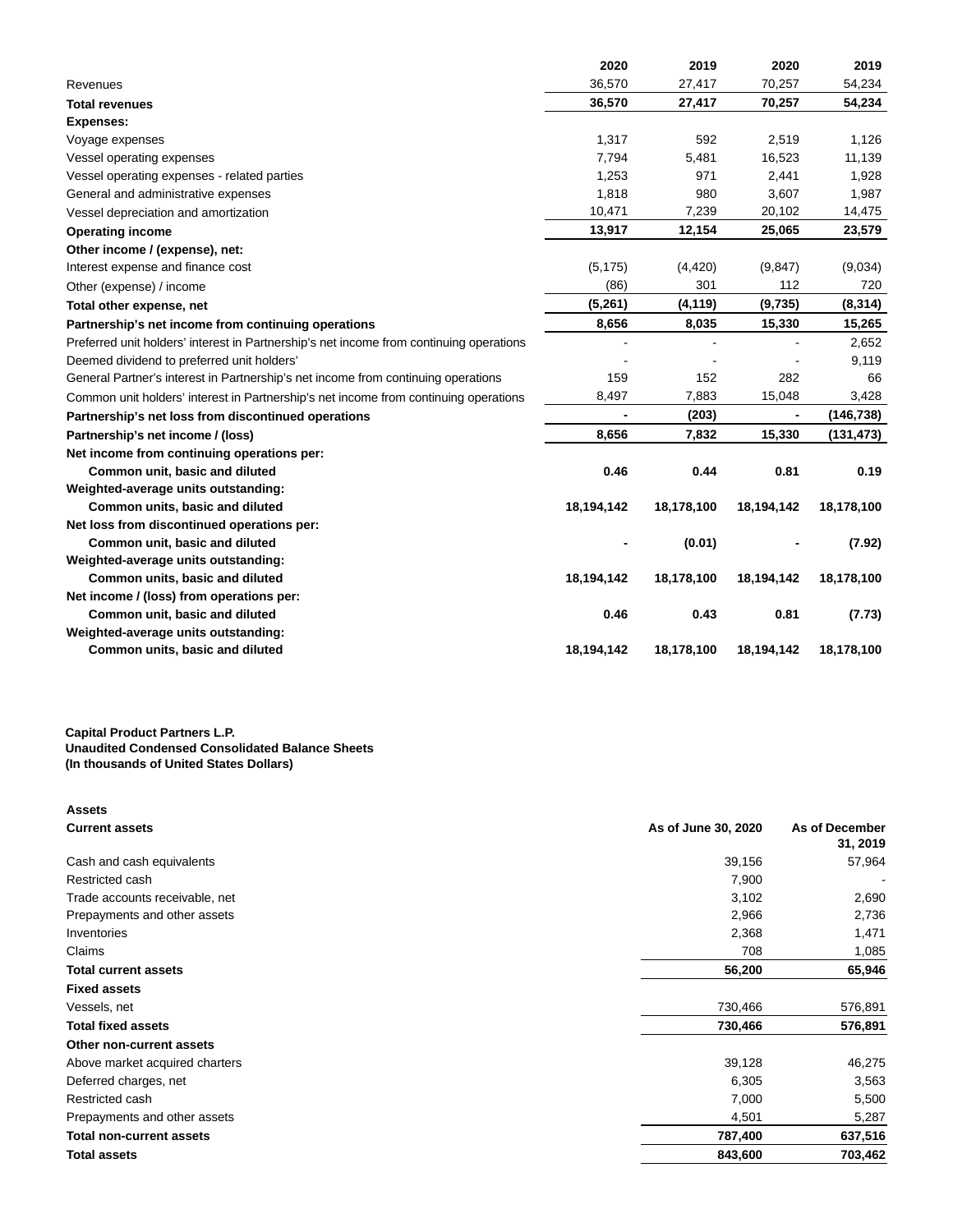| <b>Liabilities and Partners' Capital</b> |         |         |
|------------------------------------------|---------|---------|
| <b>Current liabilities</b>               |         |         |
| Current portion of long-term debt, net   | 35,774  | 26,997  |
| Trade accounts payable                   | 21,865  | 12,501  |
| Due to related parties                   | 3,763   | 5,256   |
| <b>Accrued liabilities</b>               | 12,611  | 16,156  |
| Deferred revenue, current                | 3,315   | 3,826   |
| <b>Total current liabilities</b>         | 77,328  | 64,736  |
| Long-term liabilities                    |         |         |
| Long-term debt, net                      | 356.467 | 231,989 |
| <b>Total long-term liabilities</b>       | 356,467 | 231,989 |
| <b>Total liabilities</b>                 | 433,795 | 296,725 |
| Commitments and contingencies            |         |         |
| Total partners' capital                  | 409,805 | 406,737 |
| Total liabilities and partners' capital  | 843,600 | 703,462 |

**Capital Product Partners L.P. Unaudited Condensed Consolidated Statements of Cash Flows (In thousands of United States Dollars)**

|                                                                                                               | For the six month<br>periods ended June 30, |            |
|---------------------------------------------------------------------------------------------------------------|---------------------------------------------|------------|
|                                                                                                               | 2020                                        | 2019       |
| Cash flows from operating activities of continuing operations:                                                |                                             |            |
| Net income from continuing operations                                                                         | 15,330                                      | 15,265     |
| Adjustments to reconcile net income to net cash provided by operating activities of continuing<br>operations: |                                             |            |
| Vessel depreciation and amortization                                                                          | 20,102                                      | 14,475     |
| Amortization and write-off of deferred financing costs                                                        | 2,306                                       | 543        |
| Amortization of above market acquired charters                                                                | 7,147                                       | 7,131      |
| Equity compensation expense                                                                                   | 1,019                                       |            |
| Changes in operating assets and liabilities:                                                                  |                                             |            |
| Trade accounts receivable, net                                                                                | (412)                                       | 8,739      |
| Prepayments and other assets                                                                                  | 754                                         | 644        |
| Insurance claims                                                                                              | 377                                         | (230)      |
| Inventories                                                                                                   | (897)                                       | 29         |
| Trade accounts payable                                                                                        | 2,894                                       | (5,726)    |
| Due to related parties                                                                                        | (1, 493)                                    | (15, 542)  |
| <b>Accrued liabilities</b>                                                                                    | 1,681                                       | (8,024)    |
| Deferred revenue                                                                                              | (511)                                       | (4,525)    |
| Dry-docking costs paid                                                                                        | (2, 331)                                    |            |
| Net cash provided by operating activities of continuing operations                                            | 45,966                                      | 12,779     |
| Cash flows from investing activities of continuing operations:                                                |                                             |            |
| Vessel acquisitions and improvements                                                                          | (174, 968)                                  | (1,864)    |
| Net cash used in investing activities of continuing operations                                                | (174, 968)                                  | (1,864)    |
| Cash flows from financing activities of continuing operations:                                                |                                             |            |
| Proceeds from long-term debt                                                                                  | 270,850                                     |            |
| Deferred financing costs paid                                                                                 | (3,007)                                     | (770)      |
| Payments of long-term debt                                                                                    | (134,968)                                   | (17, 326)  |
| Redemption of Class B unit holders                                                                            |                                             | (116, 850) |
| Dividends paid                                                                                                | (13, 281)                                   | (17,099)   |
| Net cash provided by / (used in) financing activities of continuing operations                                | 119,594                                     | (152, 045) |
| Net decrease in cash, cash equivalents and restricted cash from continuing operations                         | (9,408)                                     | (141, 130) |
| Cash flows from discontinued operations                                                                       |                                             |            |
| Operating activities                                                                                          |                                             | 9,247      |
| Investing activities                                                                                          |                                             | (1,484)    |
| <b>Financing activities</b>                                                                                   |                                             | 158,228    |
| Net increase in cash, cash equivalents and restricted cash from discontinued operations                       | $\blacksquare$                              | 165,991    |